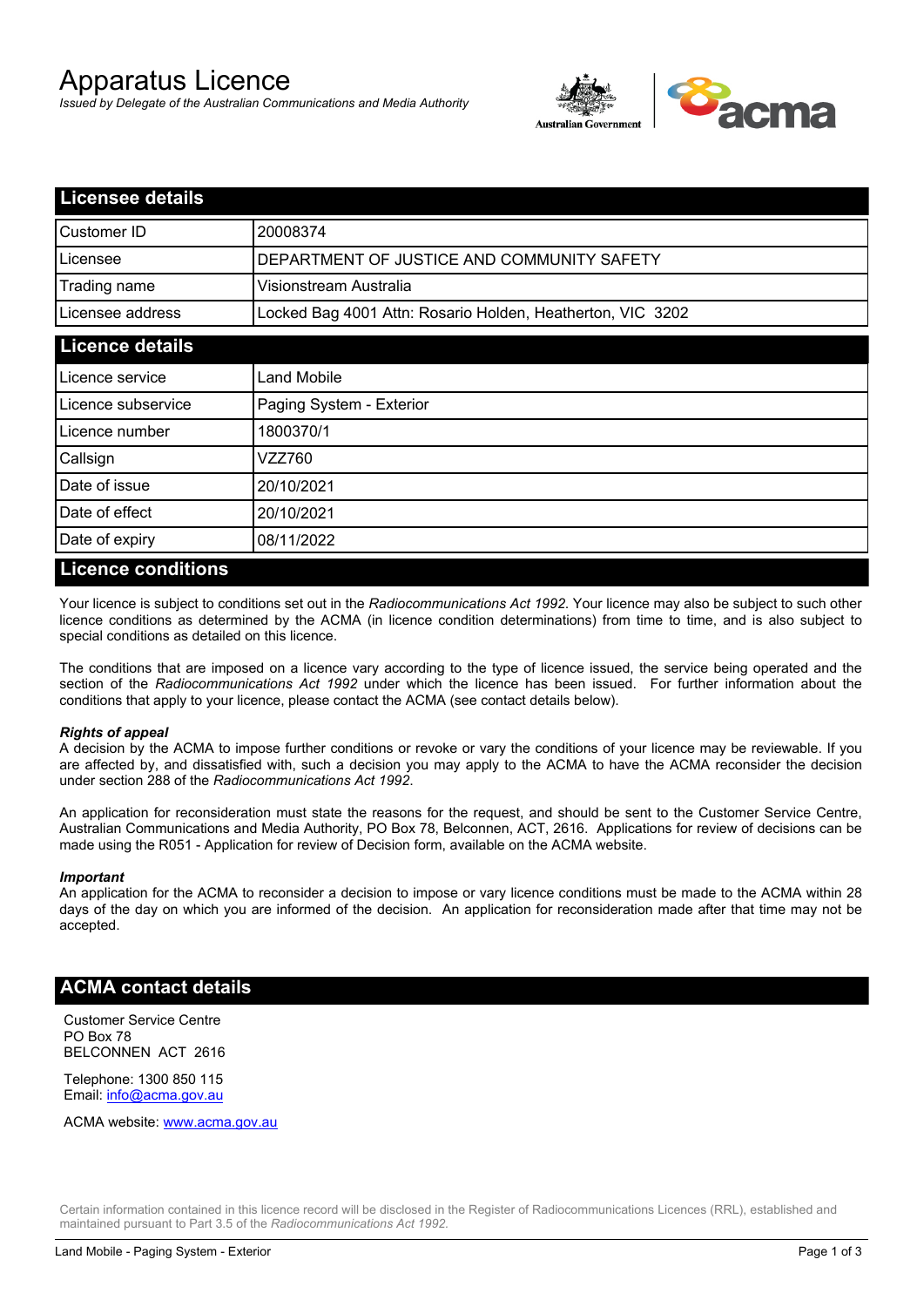## **Advisory Notes applying to licence no.: 1800370/1**

Conditions applicable to the operation of Paging System station(s) authorised under this licence can be found in the Radiocommunications Licence Conditions (Apparatus Licence) Determination and the Radiocommunications Licence Conditions (Land Mobile Licence) Determination. Copies of these determinations are available from the ACMA and from the ACMA home page (www.acma.gov.au).